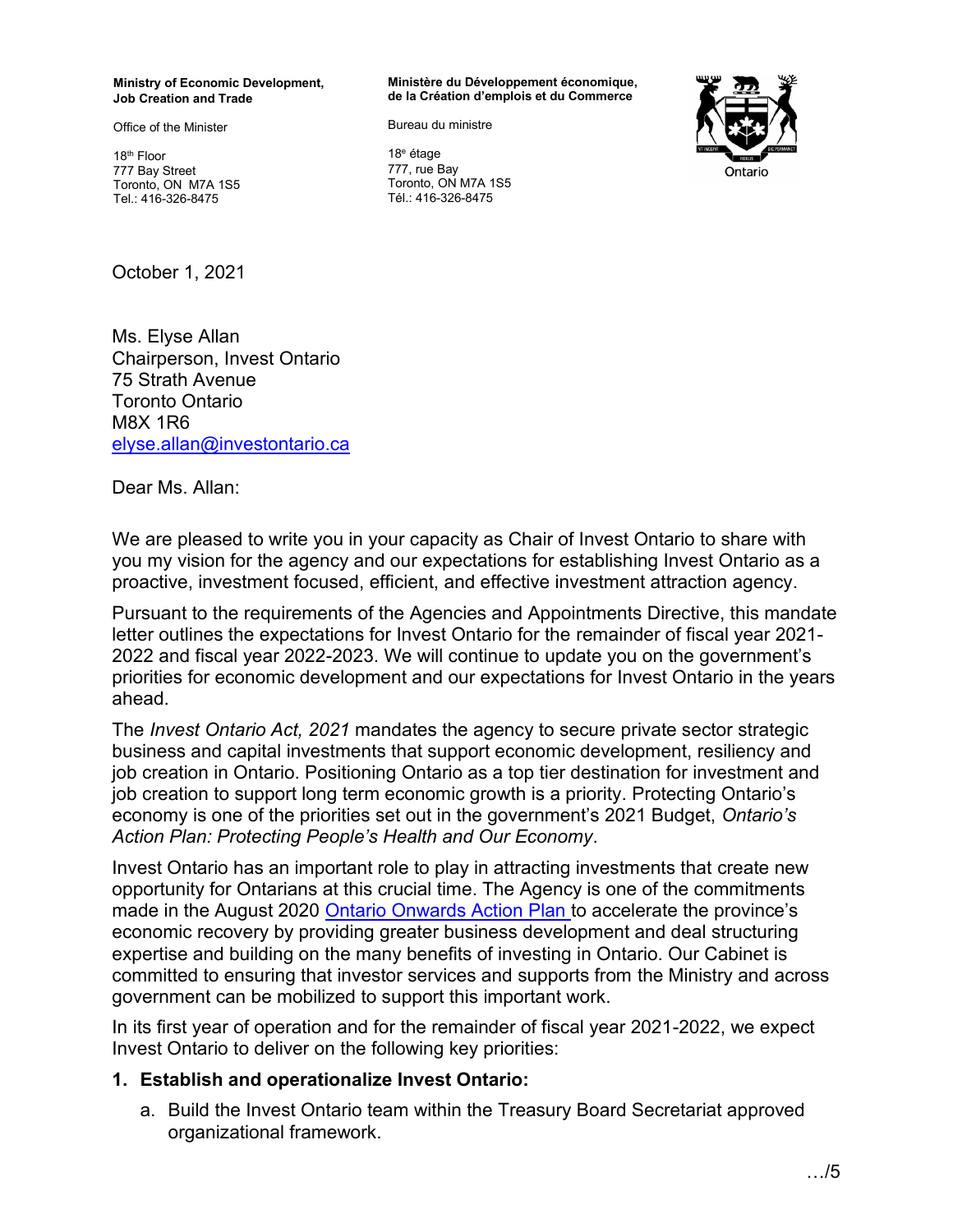- b. Work with the Ministry of Economic Development, Job Creation and Trade (the Ministry) to finalize key governance documents that will formalize the relationship between the Ministry and Invest Ontario, which will include, but is not limited to the Memorandum of Understanding, Transfer Payment Agreement(s), and other operational agreements.
- c. Collaborate with the Ministry to develop business processes and workflows to guide Agency-led strategic investment opportunities, including Ministry-led business support tools.

Once operations have been established this fiscal year, the Agency's core responsibilities for the remainder of this fiscal year and continuing into next year include:

## **2. Ongoing collaboration with the Ministry of Economic Development, Job Creation and Trade, in particular (but not limited to):**

- a. Establish a Team Ontario approach to develop a coordinated and streamlined end-to-end investment process.
- b. Coordinate and collaborate on investment attraction and lead generation activities.

## **3. Proactively target and secure new strategic growth-producing investments that generate benefits and returns to all Ontarians by promoting job creation, improved productivity and regional inclusivity.**

- a. Develop a targeted list and investment attraction strategy to guide the Agency's business plan and operations for fiscal year 2022-2023.
- b. Investment opportunities should be strategic to the sustainable growth and competitiveness of Ontario's life sciences, advanced manufacturing (including automotive) or technology sectors.
- c. Investment opportunities should be assessed and prioritized using the Investment Framework and Scorecard to ensure their strategic value and quality.
- d. Leverage the Invest Ontario Fund to secure new strategic investments.
- e. Identify key performance indicators and forecast performance measures to enable accountability for the outcome of Invest Ontario activities including return on investment and value for money. These key performance measures will be reported each quarter for inclusion in the Ministry's quarterly reports.

## **4. Exercise responsible and prudent fiscal management.**

- a. Invest Ontario will implement an objective and robust evaluation framework and risk-based governance model to ensure effective, efficient, and sustainable use of public resources.
- b. Invest Ontario should be able to bear the closest public scrutiny and demonstrate openness and transparency by publicly posting its priorities, results, and information related to expenses.

We are requesting the delivery of Invest Ontario's first Annual Business Plan to the Ministry's Chief Administrative Officer by January 1, 2022 and to the Minster by March 1, 2022. The plan should focus on the Agency's operationalization, key commitments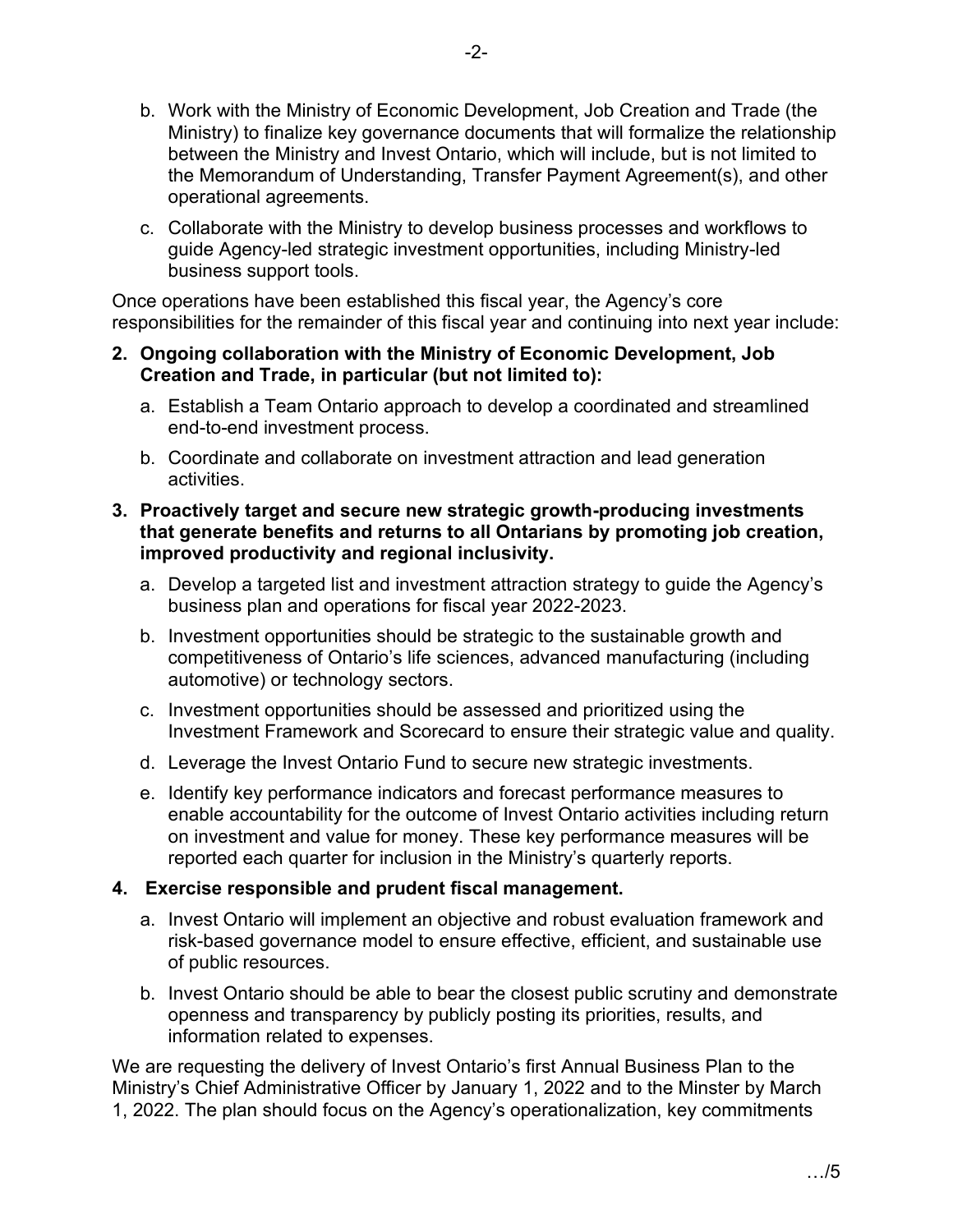and growth strategy, delivered in accordance with the timelines, format and other requirements prescribed by the Agencies and Appointments Directive.

We are committed to empowering Invest Ontario to efficiently and effectively fulfill its legislative objects and mandate, with particular emphasis on:

- Proactively targeting and securing private sector investments that support the province's economic recovery and growth,
- Developing a Team Ontario approach and creating a seamless and responsive investment process for businesses and investors and driving greater investment, supporting strategic domestic firms and attract business from around the world to create good jobs in Ontario,
- Positioning the province as a key investment destination, making Ontario more competitive while sending a strong signal to investors that the province is open for business, and
- Evaluating projects based on strategic value, high and sustained return, and positive economic and fiscal impacts for the province in order to provide financial assistance and incentives.

This Mandate Letter reinforces that Invest Ontario supports the Ministry's economic development and investment attraction priorities and is accountable, through my office, to the Legislative Assembly and Cabinet, to fulfill its legislative objects. The Agency will maintain flexibility in day-to-day functions in accordance with the *Invest Ontario Act, 2021*.

Ontario's board-governed provincial agencies are vital partners in ensuring the delivery of high-quality services to Ontarians. I ask that you provide leadership to your agency's board, management and staff. Together with your fellow board members, the people of Ontario rely on you to establish the goals, objectives and strategic direction for the agency consistent with Invest Ontario's mandate, government policies, and my directions, where appropriate. We thank you for your willingness to serve.

As part of Ontario's government, Invest Ontario is expected to act in the best interests of Ontarians by being efficient, effective, and providing value for money to taxpayers. This includes:

# **1. Competitiveness, Sustainability and Expenditure Management**

- − Operating within Invest Ontario's budget.
- − Identifying and pursuing opportunities for innovative practices and/or improved agency sustainability.
- − Identifying and pursuing efficiencies and savings.
- − Complying with applicable direction related to Realty Interim Measures for agency office space and adhering to the Ontario Investment Trade Centre's (OITC) policy and agreement on usage.
- − Leveraging and meeting benchmarked outcomes for compensation strategies and directives.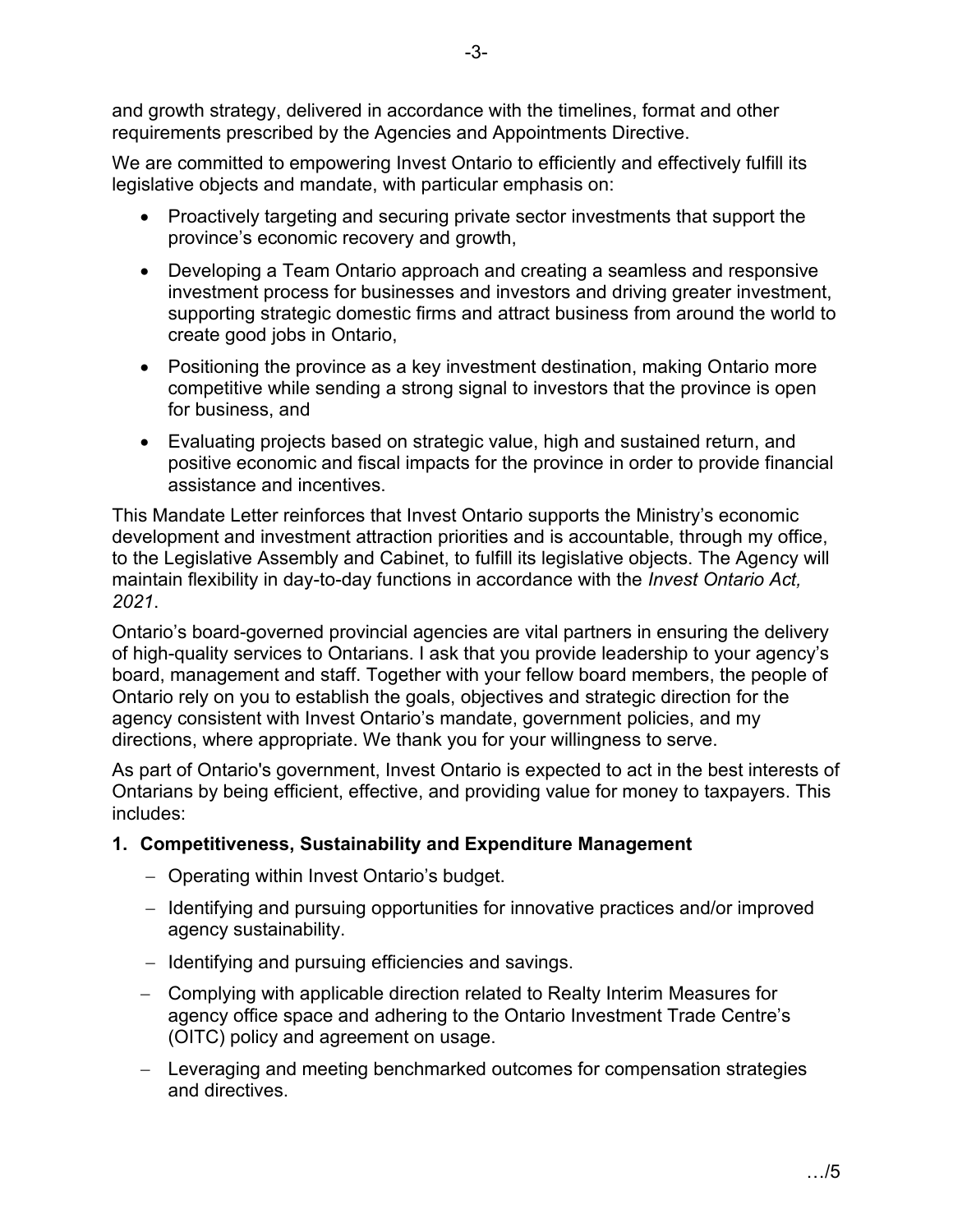- − Working with the ministry, as directed, to advance the Ontario Onwards Action Plan. (<https://www.ontario.ca/page/ontario-onwards-action-plan>)
- − Effectively utilize the Ministry's resources in carrying out Invest Ontario's mandate and objectives.

## **2. Transparency and Accountability**

- − Referring to the Memorandum of Understanding between us (the Minister of Economic Development, Job Creation and Trade and the Chair on behalf of Invest Ontario), as the primary administrative agreement that reflects the powers, authorities and accountabilities as set out in the applicable statutes, regulations, directives and policies.
- − Abiding by applicable government directives and policies and ensuring transparency and accountability in reporting.
- − Adhering to requirements of the Agencies and Appointments Directive, accounting standards and practices, and the *Public Service of Ontario Act*'s ethical framework, and responding to audit findings, where applicable.
- − Identifying appropriate skills, knowledge and experience needed to effectively support the board's role in agency governance and accountability.

## **3. Risk Management**

- − Following the established Ministry process related to the identification, assessment and mitigation of risks, including planning for, and responding to emergency situations such as COVID-19.
- − Developing a continuity of operations plan that identifies time critical/essential services and personnel.

# **4. Workforce Management**

− Optimizing Invest Ontario's workforce to enable efficient and effective fulfilment of government priorities while enhancing customer service standards.

# **5. Data Collection**

- − Supporting the Ministry to improve and expand project data to support evidencebased decision making.
- − Consideration of how Invest Ontario uses data in decision-making, information sharing and reporting, including by leveraging available or new data solutions to inform outcome-based reporting and improve service delivery.
- − Supporting transparency and data sharing with the ministry, as appropriate.

# **6. Digital Delivery and Customer Service**

− Identifying new digital practices and technologies that will deliver simpler, faster, better services to Ontarians. Building accessible and inclusive services to meet the needs of everyone regardless of the channel they use.

# **7. Diversity and Inclusion**